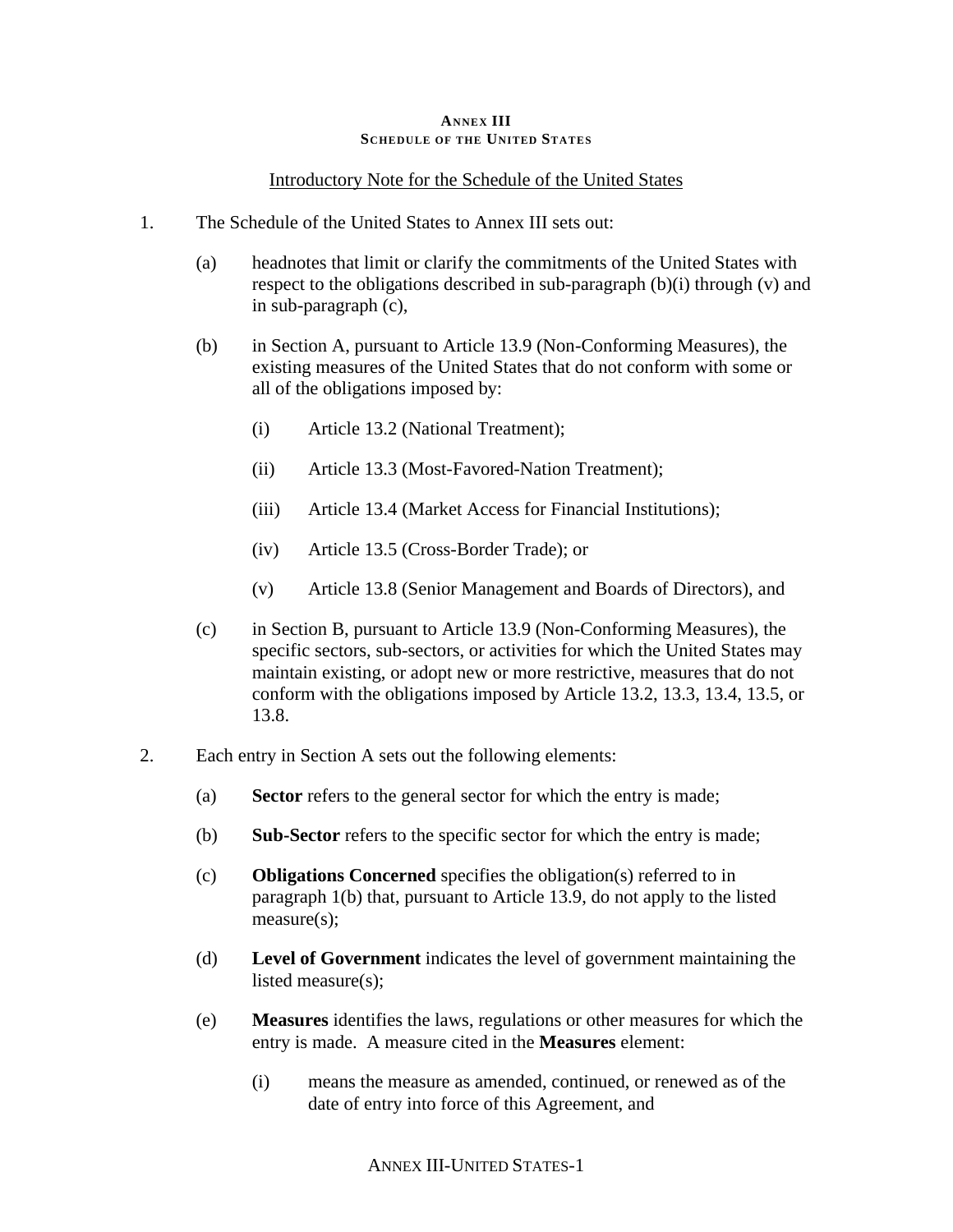- (ii) includes any subordinate measure adopted or maintained under the authority of and consistent with the measure; and
- (f) **Description** provides a general, non-binding description of the Measures**.**
- 3. Each entry in Section B sets out the following elements:
	- (a) **Sector** refers to the general sector for which the entry is made;
	- (b) **Sub-Sector** refers to the specific sector for which the entry is made;
	- (c) **Obligations Concerned** specifies the obligation(s) referred to in paragraph 1(c) that, pursuant to Article 13.9, do not apply to the sectors, sub-sectors, or activities listed in the entry;
	- (d) **Level of Government** indicates the level of government maintaining the listed measure(s); and
	- (e) **Description** sets out the scope of the sectors, subsectors, or activities covered by the entry.

4. For entries in Section A, in accordance with Article 13.9.1(a), the articles of this Agreement specified in the **Obligations Concerned** element of an entry do not apply to the law, regulation or other measure identified in the **Measures** element of that entry, except to the extent the measure identified in the **Measures** element is inconsistent with a Specific Commitment in Annex 13-B.

5. For entries in Section B, in accordance with Article 13.9.2, the articles of this Agreement specified in the **Obligations Concerned** element of an entry do not apply to the sectors, sub-sectors, and activities identified in the **Description** element of that entry.

6. Where the United States maintains a measure that requires that a service supplier be a citizen, permanent resident or resident of its territory as a condition to the provision of a service in its territory, a listing for that measure taken in Annex III with respect to Articles 13.2, 13.3, 13.4, or 13.5 shall operate as a non-conforming measure with respect to Articles 11.3 (National Treatment), 11.4 (Most-Favoured-Nation Treatment) and 11.9 (Performance Requirements), to the extent of that measure.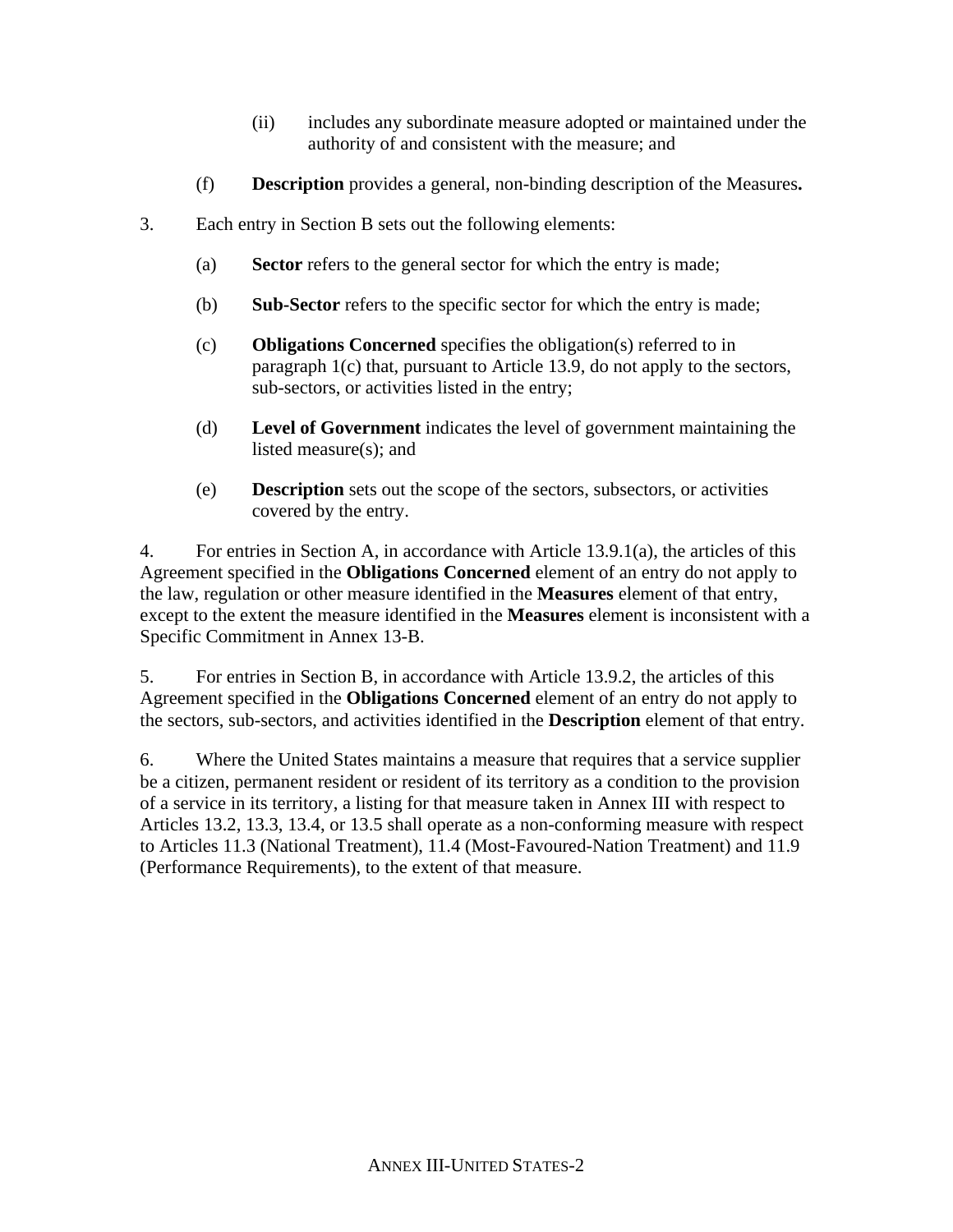# **Headnotes**

1. Commitments in these sub-sectors under the Agreement are undertaken subject to the limitations and conditions set forth in these headnotes and in the Schedule below.

2. National treatment commitments in these sub-sectors are subject to the following limitations:

- (a) National treatment with respect to banking will be provided based upon the foreign bank's "home state" in the United States, as that term is defined under the International Banking Act, where that Act is applicable. A domestic bank subsidiary of a foreign firm will have its own "home state," and national treatment will be provided based upon the subsidiary's home state, as determined under applicable law.<sup>1</sup>
- (b) National treatment with respect to insurance financial institutions will be provided according to a non-U.S. insurance financial institution's state of domicile, where applicable, in the United States. State of domicile is defined by individual states, and is generally the state in which an insurer either is incorporated, is organized, or maintains its principal office in the United States.

3. To clarify the U.S. commitment with respect to Article 13.4 (Market Access for Financial Institutions), juridical persons supplying banking or other financial services (excluding insurance) and constituted under the laws of the United States are subject to non-discriminatory limitations on juridical form. $<sup>2</sup>$ </sup>

4. The United States limits its commitments under Article 13.9.1(c) (Non-Conforming Measures) with respect to Article 13.4 (Market Access for Financial Institutions) in the following manner: with respect to banking and other financial services (excluding insurance), Article 13.9.1(c) shall apply only to non-conforming measures relating to 13.4(a) and not to those non-conforming measures relating to Article 13.4(b).

1

<sup>&</sup>lt;sup>1</sup> Foreign banking organizations are generally subject to geographic and other limitations in the United States on a national treatment basis. Where such limitations do not conform to national treatment, they have been listed as non-conforming measures. For purposes of illustration, under this approach, the following situation does not accord national treatment and would therefore be listed as a non-conforming measure: a foreign bank from a particular home state is accorded less favorable treatment than that accorded to a domestic bank from that state with respect to expansion by branching.

 $2^{2}$  For example, partnerships and sole proprietorships are generally not acceptable juridical forms for depository financial institutions in the United States. This headnote is not itself intended to affect, or otherwise limit, a choice by a financial institution of the other Party between branches or subsidiaries.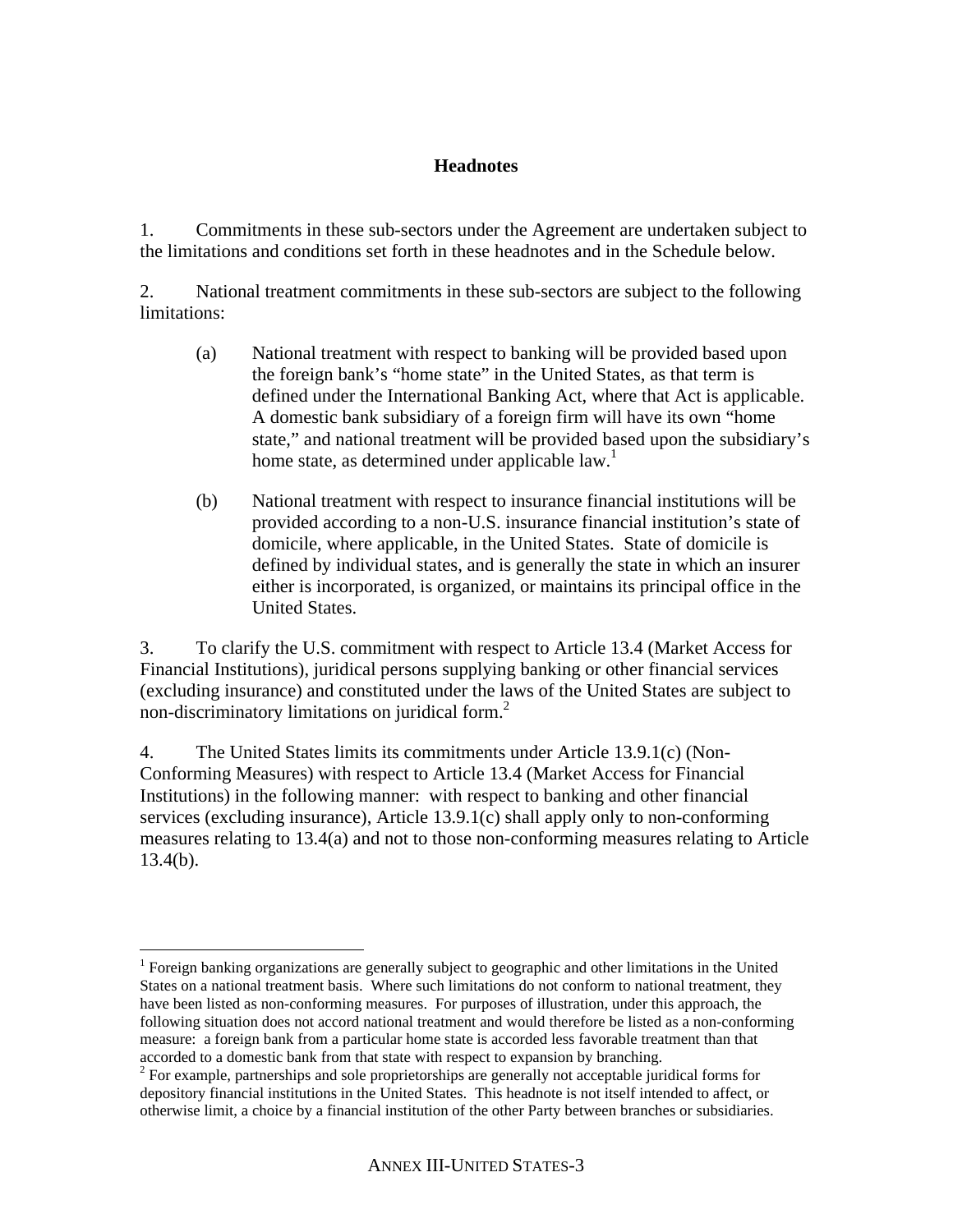# **Annex III Schedule of the United States Section A**

| Sector:                       | <b>Financial Services</b>                                                                                                                                                                                         |
|-------------------------------|-------------------------------------------------------------------------------------------------------------------------------------------------------------------------------------------------------------------|
| <b>Sub-Sector:</b>            | Banking and Other Financial Services (Excluding Insurance)                                                                                                                                                        |
| <b>Obligations Concerned:</b> | Senior Management & Boards of Directors (Article 13.8)                                                                                                                                                            |
| <b>Level of Government:</b>   | Central                                                                                                                                                                                                           |
| <b>Measures:</b>              | 12 U.S.C. 72                                                                                                                                                                                                      |
| Description:                  | All directors of a national bank must be U.S. citizens, except that<br>the Comptroller of the Currency may waive the citizenship<br>requirement for not more than a minority of the total number of<br>directors. |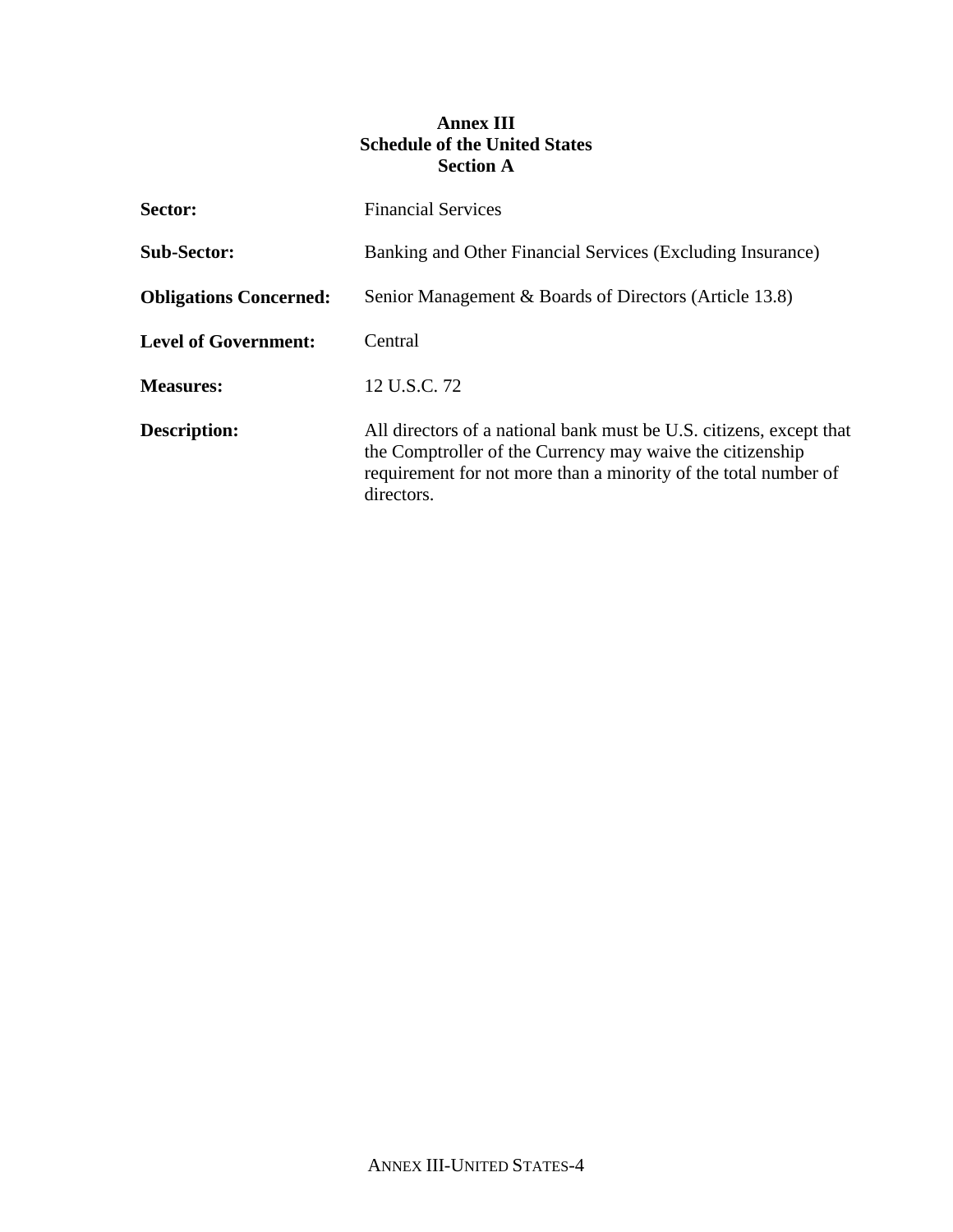| Sector:                       | <b>Financial Services</b>                                                                                                                                                 |
|-------------------------------|---------------------------------------------------------------------------------------------------------------------------------------------------------------------------|
| <b>Sub-Sector:</b>            | Banking and Other Financial Services (Excluding Insurance)                                                                                                                |
| <b>Obligations Concerned:</b> | National Treatment (Article 13.2)<br>Market Access for Financial Institutions (Article 13.4)                                                                              |
| <b>Level of Government:</b>   | Central                                                                                                                                                                   |
| <b>Measures:</b>              | 12 U.S.C. 619                                                                                                                                                             |
| Description:                  | Foreign ownership of Edge corporations is limited to foreign banks<br>and U.S. subsidiaries of foreign banks, while domestic non-bank<br>firms may own such corporations. |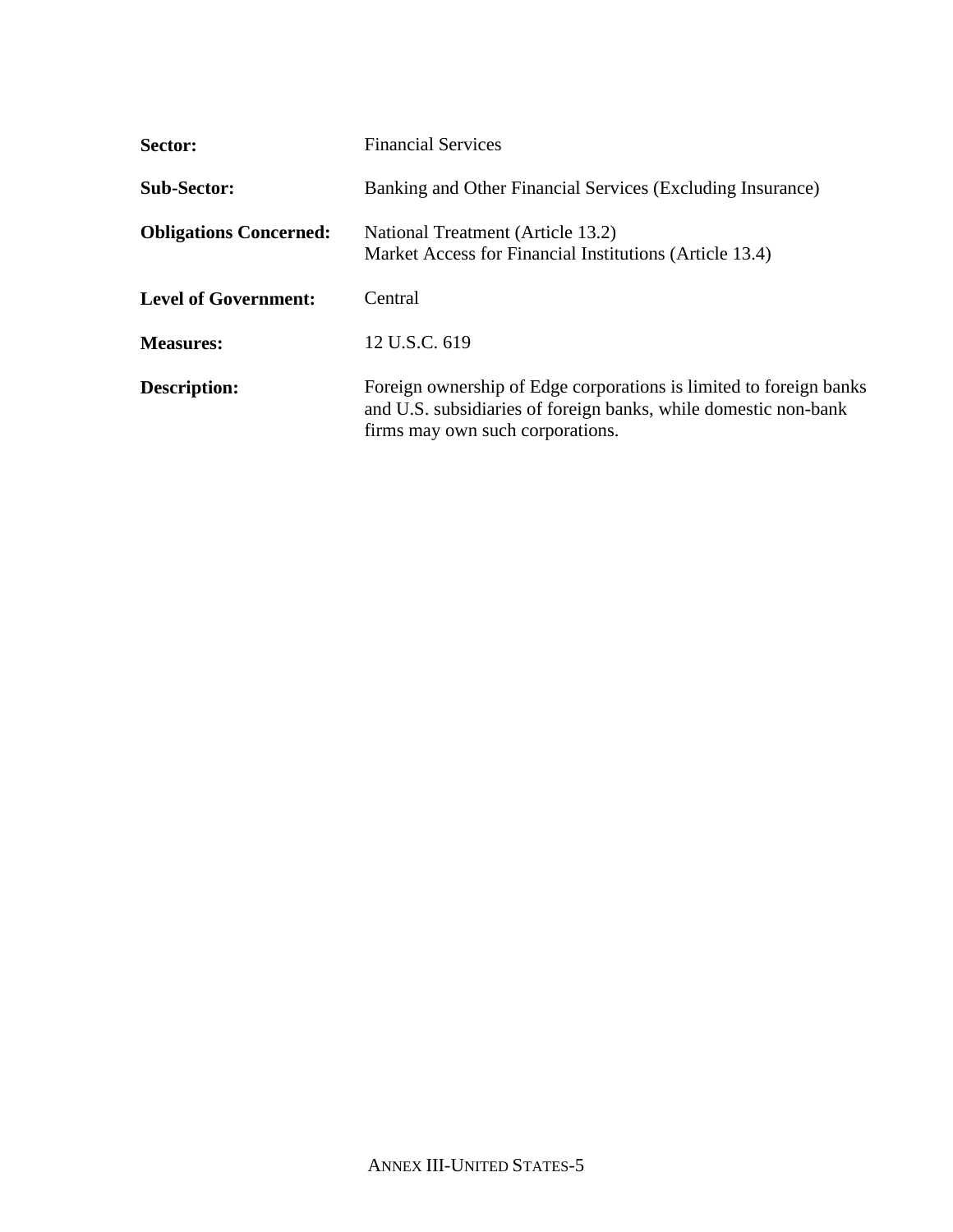| Sector:                       | <b>Financial Services</b>                                                                                                                                                                                                                                                                       |
|-------------------------------|-------------------------------------------------------------------------------------------------------------------------------------------------------------------------------------------------------------------------------------------------------------------------------------------------|
| <b>Sub-Sector:</b>            | Banking and Other Financial Services (Excluding Insurance)                                                                                                                                                                                                                                      |
| <b>Obligations Concerned:</b> | National Treatment (Article 13.2)<br>Market Access for Financial Institutions (Article 13.4)                                                                                                                                                                                                    |
| <b>Level of Government:</b>   | Central                                                                                                                                                                                                                                                                                         |
| <b>Measures:</b>              | 12 U.S.C. 1463 et seq. & 12 U.S.C. 1751 et seq.                                                                                                                                                                                                                                                 |
| <b>Description:</b>           | Federal and state laws do not permit a credit union, savings bank,<br>or savings association (both of the latter two entities may be also<br>called thrift institutions) in the United States to be established<br>through branches of corporations organized under a foreign<br>country's law. |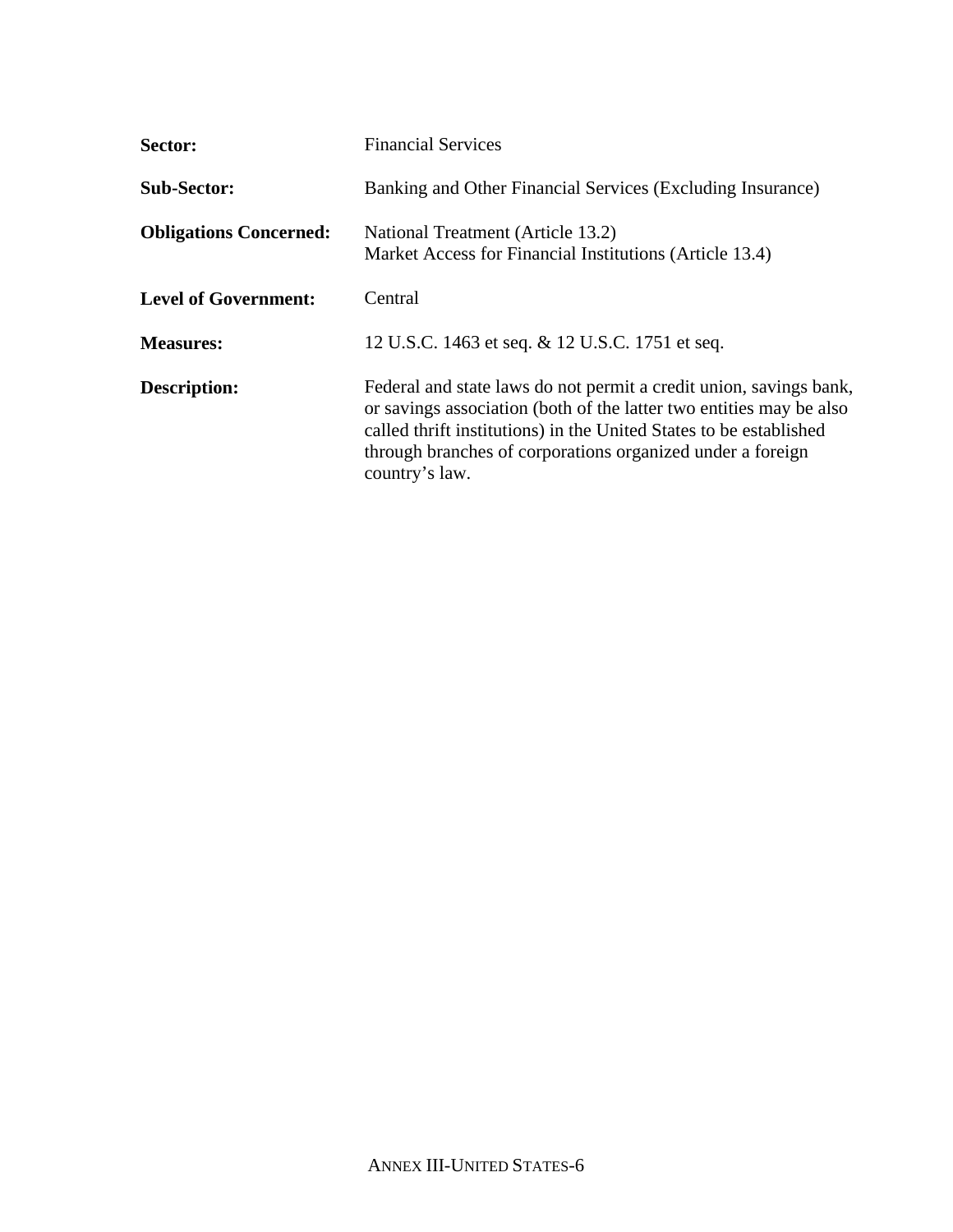| Sector:                       | <b>Financial Services</b>                                                                                                                                                                                                                                                                     |
|-------------------------------|-----------------------------------------------------------------------------------------------------------------------------------------------------------------------------------------------------------------------------------------------------------------------------------------------|
| <b>Sub-Sector:</b>            | Banking and Other Financial Services (Excluding Insurance)                                                                                                                                                                                                                                    |
| <b>Obligations Concerned:</b> | National Treatment (Article 13.2)<br>Market Access for Financial Institutions (Article 13.4)                                                                                                                                                                                                  |
| <b>Level of Government:</b>   | Central                                                                                                                                                                                                                                                                                       |
| <b>Measures:</b>              | 12 U.S.C. $3104(d)$                                                                                                                                                                                                                                                                           |
| <b>Description:</b>           | In order to accept or maintain domestic retail deposits of less than<br>\$100,000, a foreign bank must establish an insured banking<br>subsidiary. This requirement does not apply to a foreign bank<br>branch that was engaged in insured deposit-taking activities on<br>December 19, 1991. |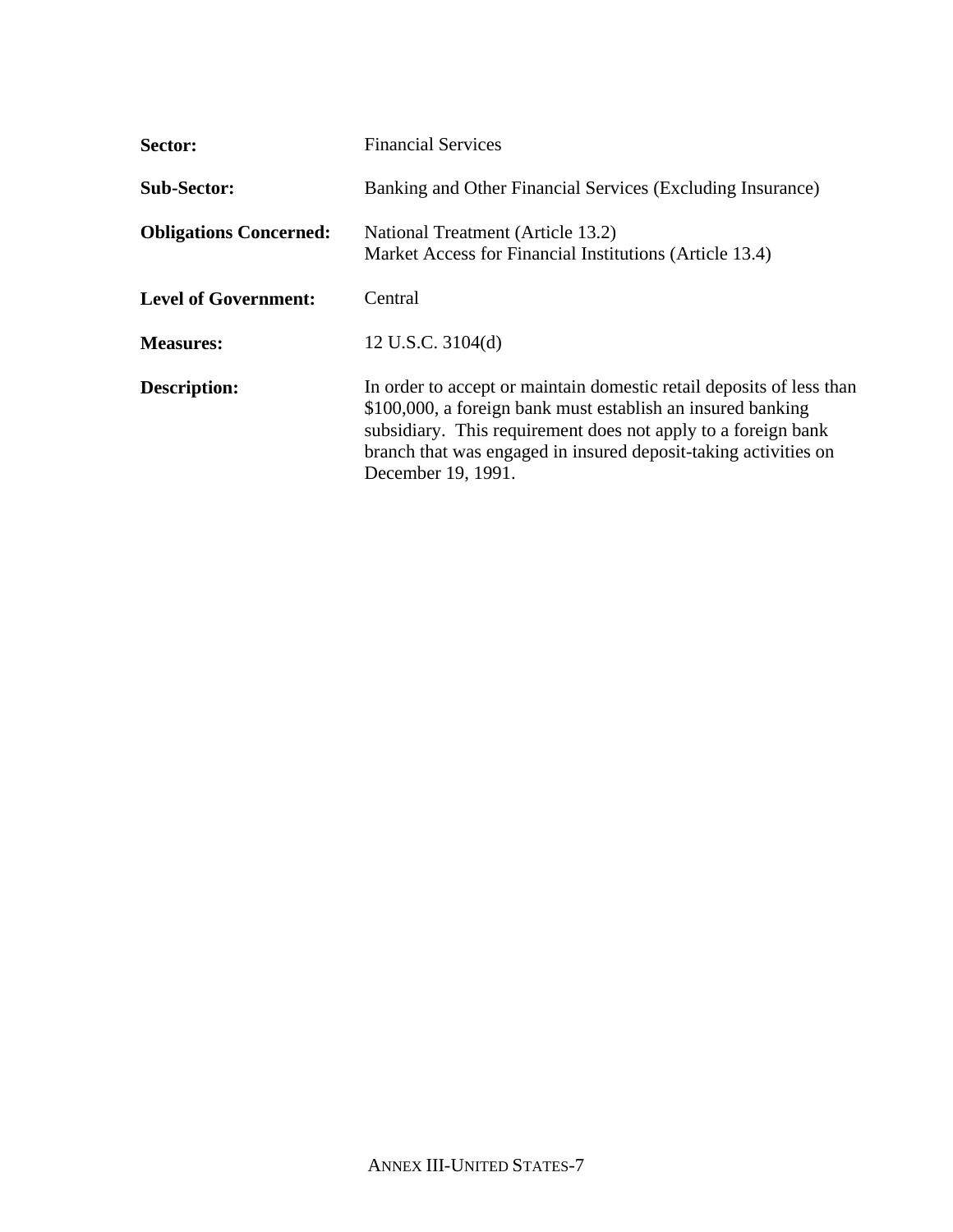| Sector:                       | <b>Financial Services</b>                                                                                                                                                                                                                                                                                                                                                                                                                                                                                                                                                  |
|-------------------------------|----------------------------------------------------------------------------------------------------------------------------------------------------------------------------------------------------------------------------------------------------------------------------------------------------------------------------------------------------------------------------------------------------------------------------------------------------------------------------------------------------------------------------------------------------------------------------|
| <b>Sub-Sector:</b>            | Banking and Other Financial Services (Excluding Insurance)                                                                                                                                                                                                                                                                                                                                                                                                                                                                                                                 |
| <b>Obligations Concerned:</b> | National Treatment (Article 13.2)                                                                                                                                                                                                                                                                                                                                                                                                                                                                                                                                          |
| <b>Level of Government:</b>   | Central                                                                                                                                                                                                                                                                                                                                                                                                                                                                                                                                                                    |
| <b>Measures:</b>              | 15 U.S.C. 80b-2, 80b-3                                                                                                                                                                                                                                                                                                                                                                                                                                                                                                                                                     |
| <b>Description:</b>           | Foreign banks are required to register as investment advisers under<br>the Investment Advisers Act of 1940 to engage in securities<br>advisory and investment management services in the United<br>States, while domestic banks* (or a separately identifiable<br>department or division of the bank) do not have to register unless<br>they advise registered investment companies. The registration<br>requirement involves record maintenance, inspections, submission<br>of reports and payment of a fee.<br>* For greater clarity, "domestic banks" include U.S. bank |
|                               | subsidiaries of foreign banks.                                                                                                                                                                                                                                                                                                                                                                                                                                                                                                                                             |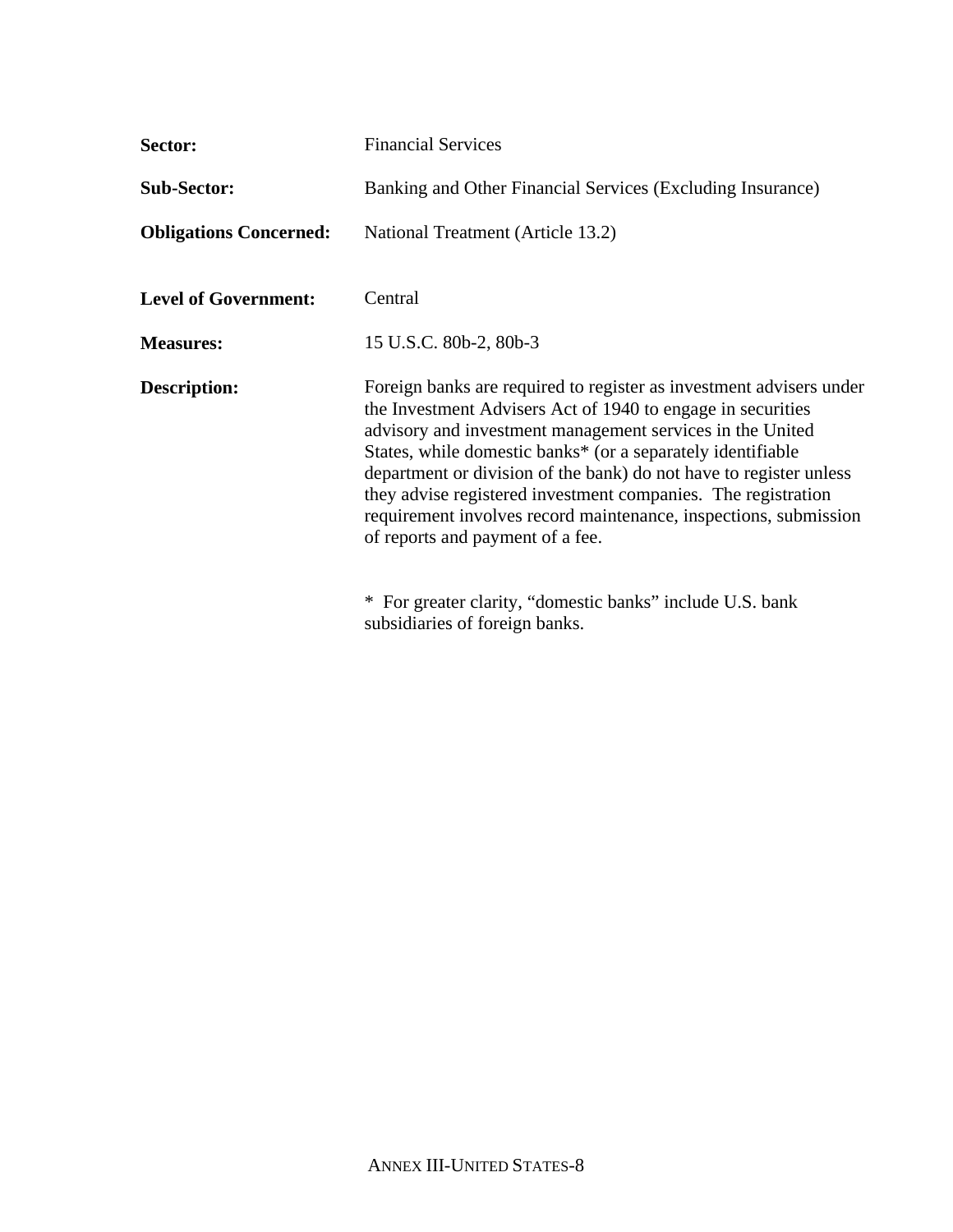| Sector:                       | <b>Financial Services</b>                                                                                                                                                                            |
|-------------------------------|------------------------------------------------------------------------------------------------------------------------------------------------------------------------------------------------------|
| <b>Sub-Sector:</b>            | Banking and Other Financial Services (Excluding Insurance)                                                                                                                                           |
| <b>Obligations Concerned:</b> | National Treatment (Article 13.2)                                                                                                                                                                    |
| <b>Level of Government:</b>   | Central                                                                                                                                                                                              |
| <b>Measures:</b>              | 12 U.S.C. 221, 302, 321                                                                                                                                                                              |
| Description:                  | Foreign banks cannot be members of the Federal Reserve System,<br>and thus may not vote for directors of a Federal Reserve Bank.<br>Foreign-owned bank subsidiaries are not subject to this measure. |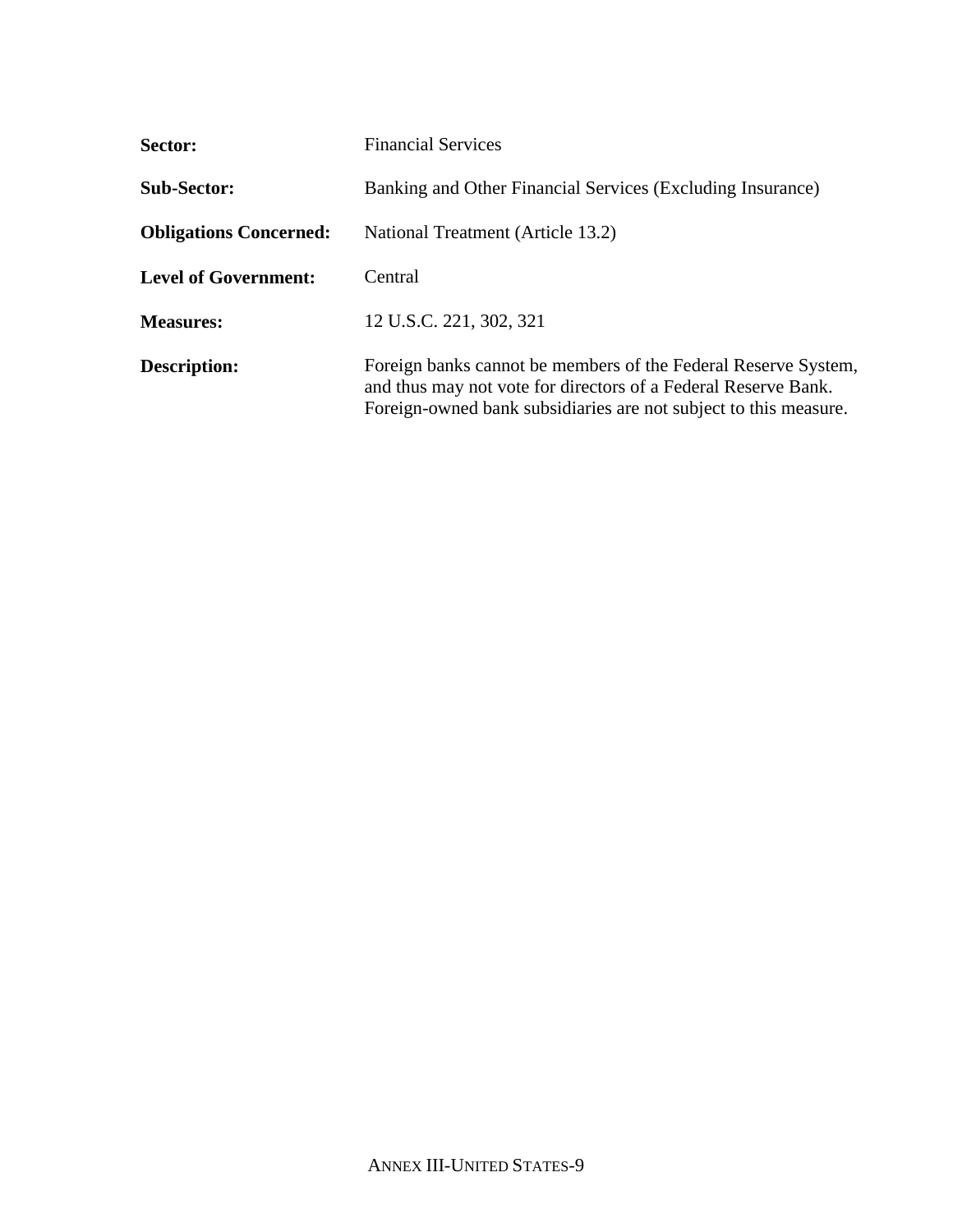| Sector:                       | <b>Financial Services</b>                                                                                                                                                                                                                                                                                                                                                                                                                                                                                           |
|-------------------------------|---------------------------------------------------------------------------------------------------------------------------------------------------------------------------------------------------------------------------------------------------------------------------------------------------------------------------------------------------------------------------------------------------------------------------------------------------------------------------------------------------------------------|
| <b>Sub-Sector:</b>            | Banking and Other Financial Services (Excluding Insurance)                                                                                                                                                                                                                                                                                                                                                                                                                                                          |
| <b>Obligations Concerned:</b> | Market Access for Financial Institutions (Article 13.4)                                                                                                                                                                                                                                                                                                                                                                                                                                                             |
| <b>Level of Government:</b>   | Central                                                                                                                                                                                                                                                                                                                                                                                                                                                                                                             |
| <b>Measures:</b>              | 12 U.S.C. 36(g); 12 U.S.C. 1828(d)(4); 12 U.S.C. 1831u(a)(4)                                                                                                                                                                                                                                                                                                                                                                                                                                                        |
| <b>Description:</b>           | The United States undertakes no commitment with respect to<br>Article 13.4(b) in relation to the expansion, via the establishment<br>of a branch or the acquisition of one or more branches of a bank<br>without acquisition of the entire bank, by a foreign bank into<br>another state from its "home state," as that term is defined under<br>applicable law. Except as provided elsewhere in this schedule,<br>such expansion shall be accorded on a national treatment basis in<br>accordance with headnote 2. |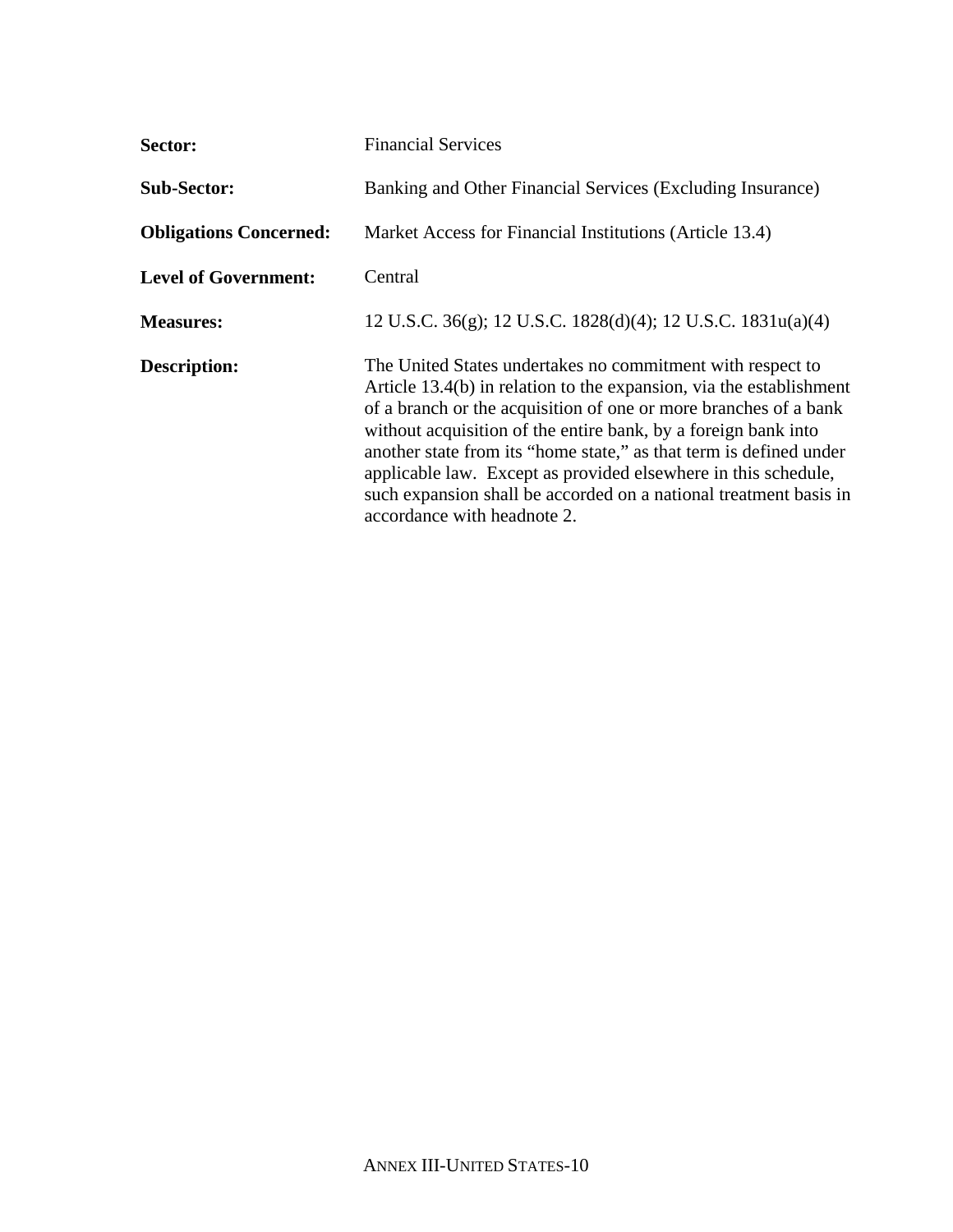| Sector:                       | <b>Financial Services</b>                                                                                                                                                                                                                                                                                                                       |
|-------------------------------|-------------------------------------------------------------------------------------------------------------------------------------------------------------------------------------------------------------------------------------------------------------------------------------------------------------------------------------------------|
| <b>Sub-Sector:</b>            | Banking and Other Financial Services (Excluding Insurance)                                                                                                                                                                                                                                                                                      |
| <b>Obligations Concerned:</b> | Market Access for Financial Institutions (Article 13.4)                                                                                                                                                                                                                                                                                         |
| <b>Level of Government:</b>   | Central                                                                                                                                                                                                                                                                                                                                         |
| <b>Measures:</b>              | 12 U.S.C. 1831u                                                                                                                                                                                                                                                                                                                                 |
| <b>Description:</b>           | Interstate expansion by a foreign bank through the establishment<br>of branches by merger with a bank located outside the "home"<br>state," as that term is defined under applicable law, of a foreign<br>bank shall be accorded on a national treatment basis in accordance<br>with headnote 2, except as provided elsewhere in this Schedule. |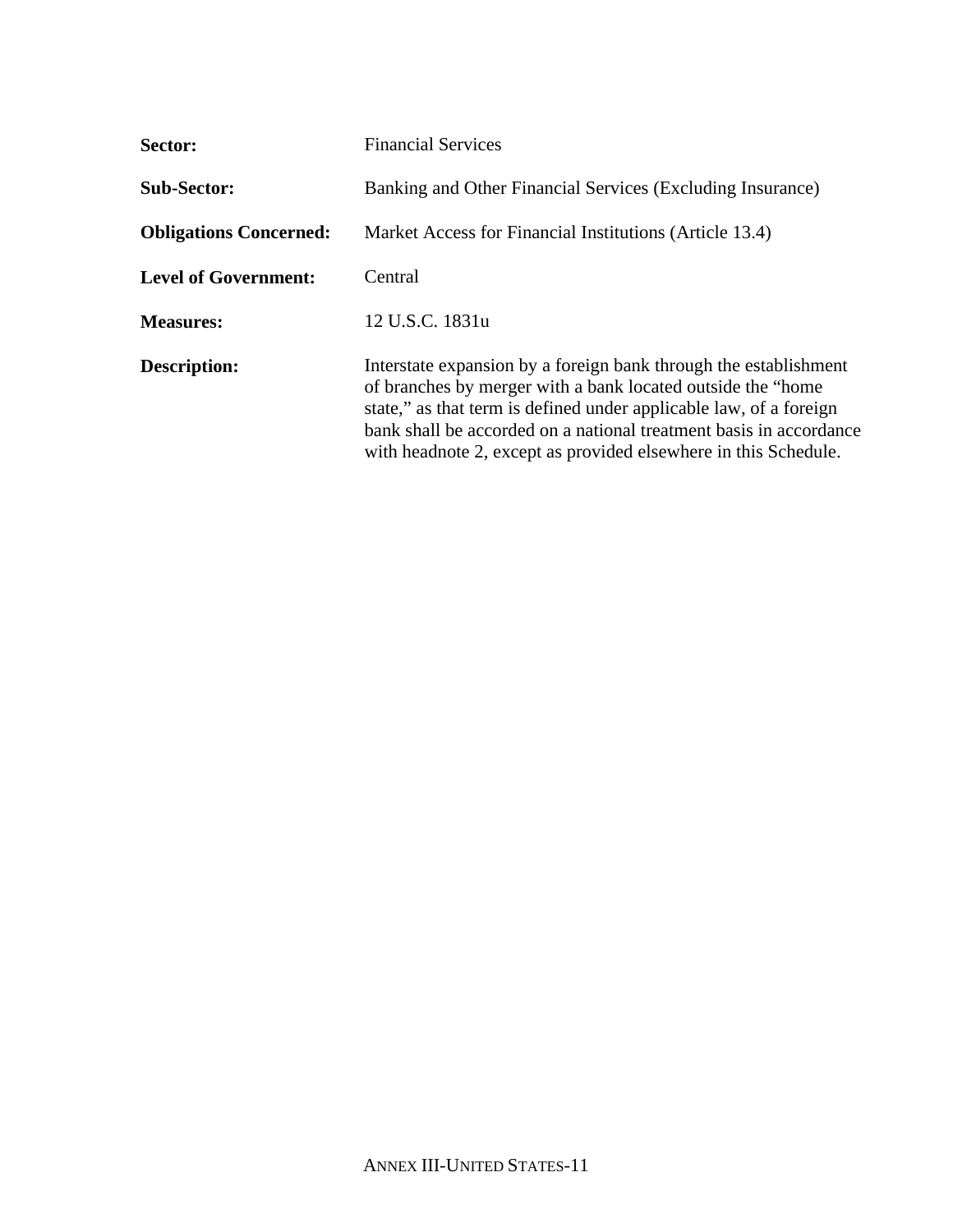| Sector:                       | <b>Financial Services</b>                                                                                                                                                             |
|-------------------------------|---------------------------------------------------------------------------------------------------------------------------------------------------------------------------------------|
| <b>Sub-Sector:</b>            | Banking and Other Financial Services (Excluding Insurance)                                                                                                                            |
| <b>Obligations Concerned:</b> | National Treatment (Article 13.2)<br>Market Access for Financial Institutions (Article 13.4)                                                                                          |
| <b>Level of Government:</b>   | Central                                                                                                                                                                               |
| <b>Measures:</b>              | 12 U.S.C. 3102(a)(1); 12 U.S.C. 3103(a); 12 U.S.C. 3102(d)                                                                                                                            |
| <b>Description:</b>           | Establishment of a federal branch or agency by a foreign bank is<br>not available in the following states that may prohibit<br>establishment of a branch or agency by a foreign bank: |
|                               | • Branches and agencies may be prohibited in Alabama, Kansas,<br>Maryland, North Dakota, and Wyoming.                                                                                 |
|                               | • Branches, but not agencies, may be prohibited in Delaware,<br>Florida, Georgia, Idaho, Louisiana, Mississippi, Missouri,<br>Oklahoma, Texas, and West Virginia.                     |
|                               | Certain restrictions on fiduciary powers apply to federal agencies.                                                                                                                   |
|                               | Note: The cited federal measures provide that certain state law<br>restrictions shall apply to the establishment of federal branches or<br>agencies.                                  |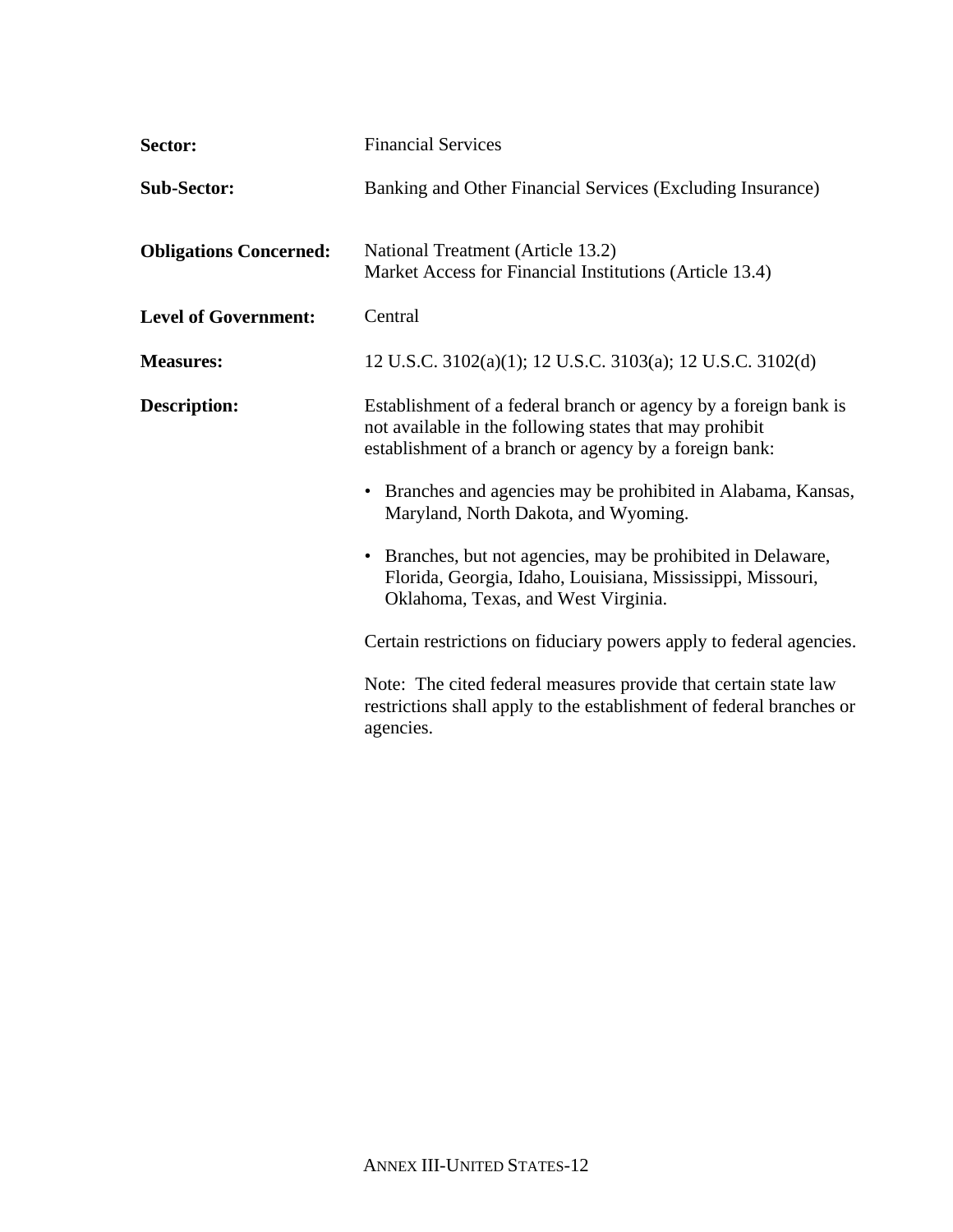| Sector:                       | <b>Financial Services</b>                                                                                                            |
|-------------------------------|--------------------------------------------------------------------------------------------------------------------------------------|
| <b>Sub-Sector:</b>            | Banking and Other Financial Services (Excluding Insurance)                                                                           |
| <b>Obligations Concerned:</b> | Most-Favored-Nation Treatment (Article 13.3)<br>Market Access for Financial Institutions (Article 13.4)                              |
| <b>Level of Government:</b>   | Central                                                                                                                              |
| <b>Measures:</b>              | 15 U.S.C. $77$ iji $(a)(1)$                                                                                                          |
| Description:                  | The authority to act as a sole trustee of an indenture for a bond<br>offering in the United States is subject to a reciprocity test. |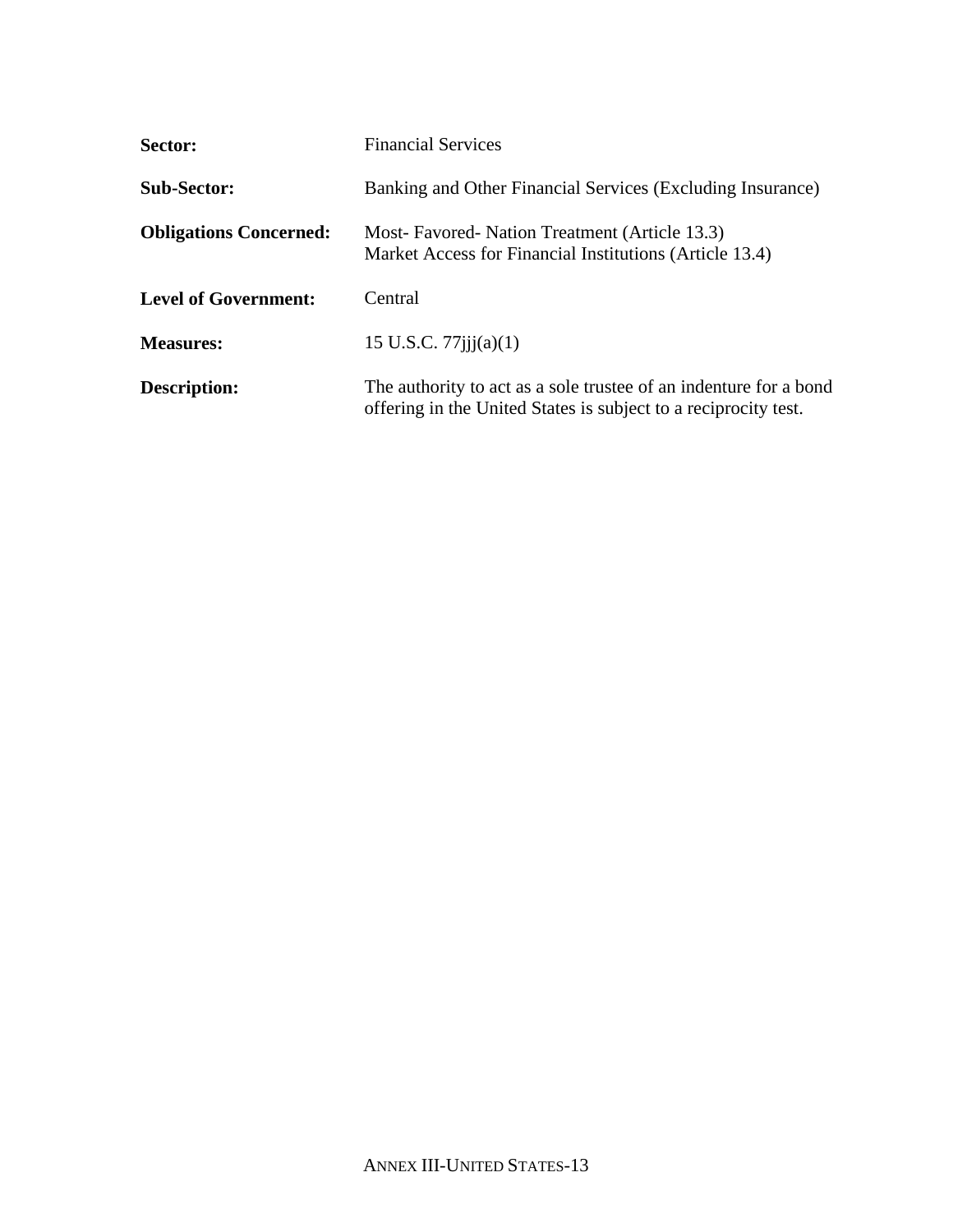| Sector:                       | <b>Financial Services</b>                                                                                                                                                                                                                                                                                                                                                                                                                                                                                                                                                                                                                                                                                |
|-------------------------------|----------------------------------------------------------------------------------------------------------------------------------------------------------------------------------------------------------------------------------------------------------------------------------------------------------------------------------------------------------------------------------------------------------------------------------------------------------------------------------------------------------------------------------------------------------------------------------------------------------------------------------------------------------------------------------------------------------|
| <b>Sub-Sector:</b>            | Banking and Other Financial Services (Excluding Insurance)                                                                                                                                                                                                                                                                                                                                                                                                                                                                                                                                                                                                                                               |
| <b>Obligations Concerned:</b> | Most-Favored-Nation Treatment (Article 13.3)<br>Market Access for Financial Institutions (Article 13.4)                                                                                                                                                                                                                                                                                                                                                                                                                                                                                                                                                                                                  |
| <b>Level of Government:</b>   | Central                                                                                                                                                                                                                                                                                                                                                                                                                                                                                                                                                                                                                                                                                                  |
| <b>Measures:</b>              | 22 U.S.C. 5341-5342                                                                                                                                                                                                                                                                                                                                                                                                                                                                                                                                                                                                                                                                                      |
| <b>Description:</b>           | Designation as a primary dealer in U.S. government debt securities<br>is conditioned on reciprocity.*                                                                                                                                                                                                                                                                                                                                                                                                                                                                                                                                                                                                    |
|                               | * A foreign-owned firm from any country that accords to<br>United States companies the same competitive<br>opportunities in the underwriting and distribution of<br>government debt instruments as the country accords to a<br>domestic company will be entitled to be designated as a<br>primary dealer, assuming the firm meets applicable<br>business requirements established by the Federal Reserve.<br>If such country has entered into a Free Trade Agreement<br>with the United States and the country has not taken a<br>national treatment reservation for its government debt<br>market, that fact shall be a positive factor in the<br>consideration of such firm's request for designation. |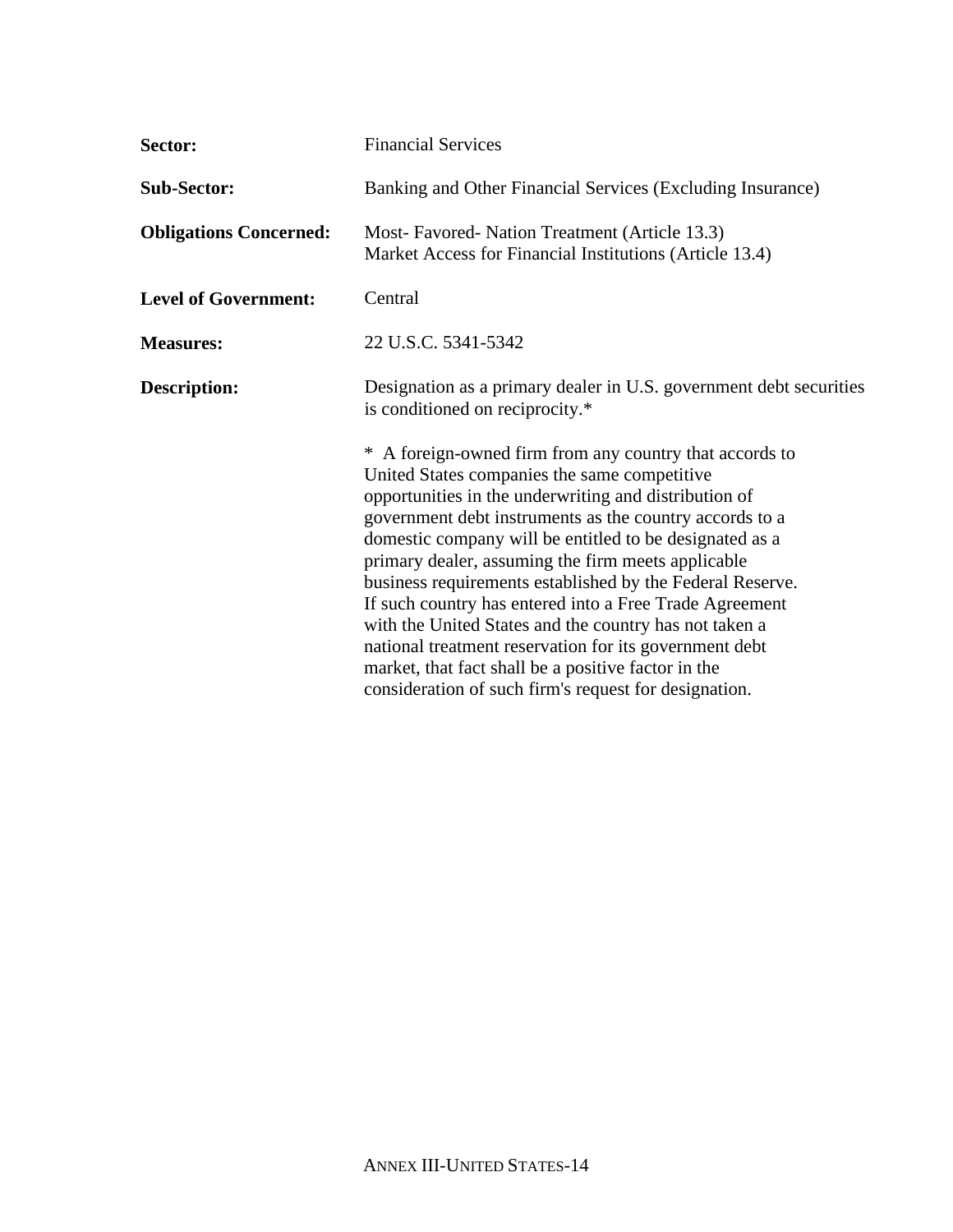| Sector:                       | <b>Financial Services</b>                                                                                                                                                                       |
|-------------------------------|-------------------------------------------------------------------------------------------------------------------------------------------------------------------------------------------------|
| <b>Sub-Sector:</b>            | Banking and Other Financial Services (Excluding Insurance)                                                                                                                                      |
| <b>Obligations Concerned:</b> | Most-Favored-Nation Treatment (Article 13.3)                                                                                                                                                    |
| <b>Level of Government:</b>   | Central                                                                                                                                                                                         |
| <b>Measures:</b>              | 15 U.S.C. 780(c)                                                                                                                                                                                |
| <b>Description:</b>           | A broker-dealer registered under U.S. law that has its principal<br>place of business in Canada may maintain its required reserves in a<br>bank in Canada subject to the supervision of Canada. |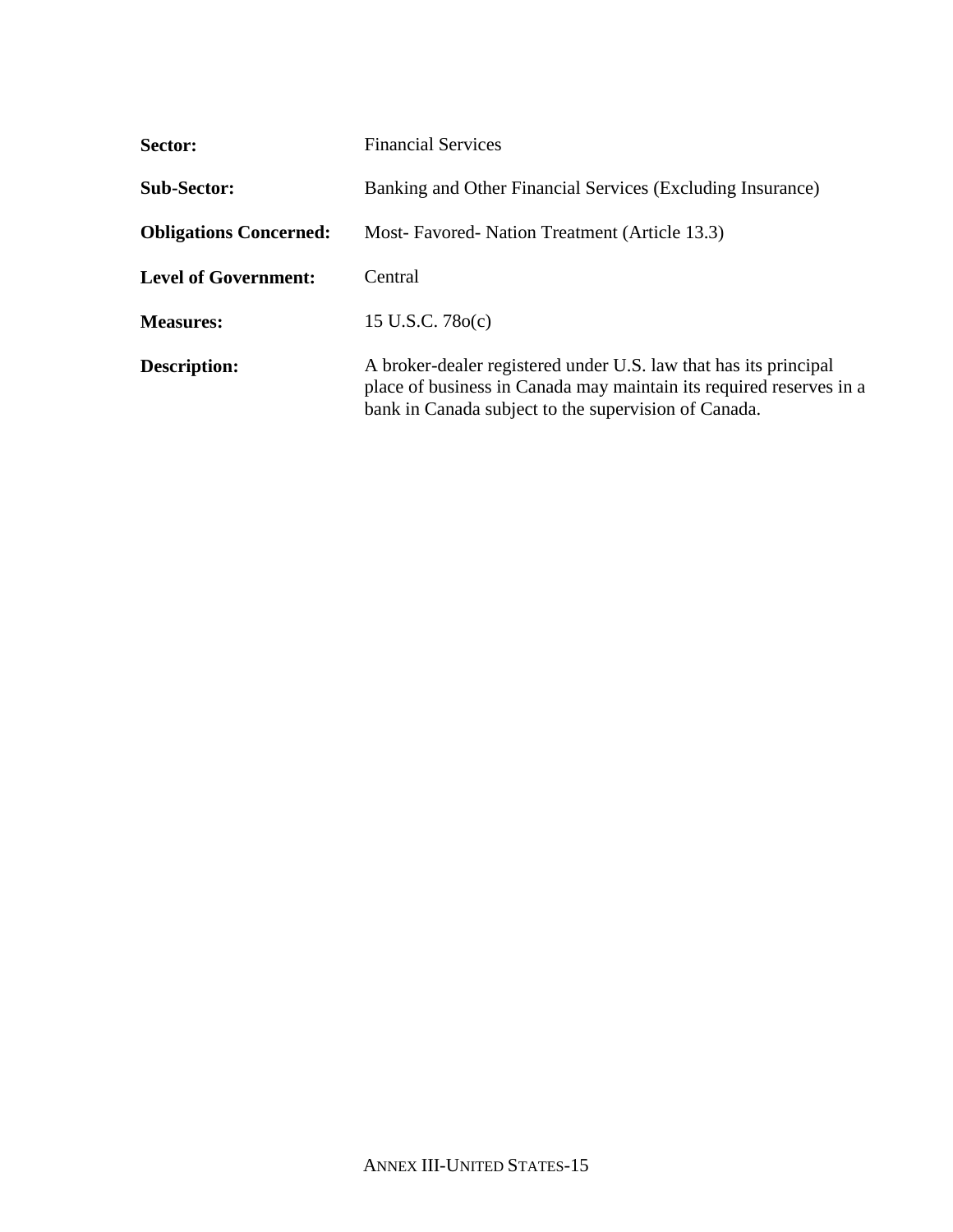| Sector:                       | <b>Financial Services</b>                                                                                                                                                                                                                                                                                                                                                           |
|-------------------------------|-------------------------------------------------------------------------------------------------------------------------------------------------------------------------------------------------------------------------------------------------------------------------------------------------------------------------------------------------------------------------------------|
| <b>Sub-Sector:</b>            | Banking and Other Financial Services (Excluding Insurance)                                                                                                                                                                                                                                                                                                                          |
| <b>Obligations Concerned:</b> | National Treatment (Article 13.2)                                                                                                                                                                                                                                                                                                                                                   |
| <b>Level of Government:</b>   | Central                                                                                                                                                                                                                                                                                                                                                                             |
| <b>Measures:</b>              | 12 U.S.C. 1421 et seq. (Federal Home Loan Banks); 12 U.S.C.<br>1451 et seq. (Federal Home Loan Mortgage Corporation; 12<br>U.S.C. 1717 et seq. (Federal National Mortgage Association); 12<br>U.S.C. 2011 et seq. (Farm Credit Banks); 12 U.S.C. 2279aa-1 et<br>seq. (Federal Agricultural Mortgage Corporation); 20 U.S.C. 1087-<br>2 et seq. (Student Loan Marketing Association) |
| <b>Description:</b>           | The United States may grant advantages, including but not limited<br>to the following, to one or more of the Government-Sponsored<br>Enterprises (GSEs) listed above:<br>• Capital, reserves and income of the GSE are exempt from<br>certain taxation.                                                                                                                             |
|                               | • Securities issued by the GSE are exempt from registration and<br>periodic reporting requirements under federal securities laws.                                                                                                                                                                                                                                                   |
|                               | • The U.S. Treasury may, in its discretion, purchase obligations<br>issued by the GSE.                                                                                                                                                                                                                                                                                              |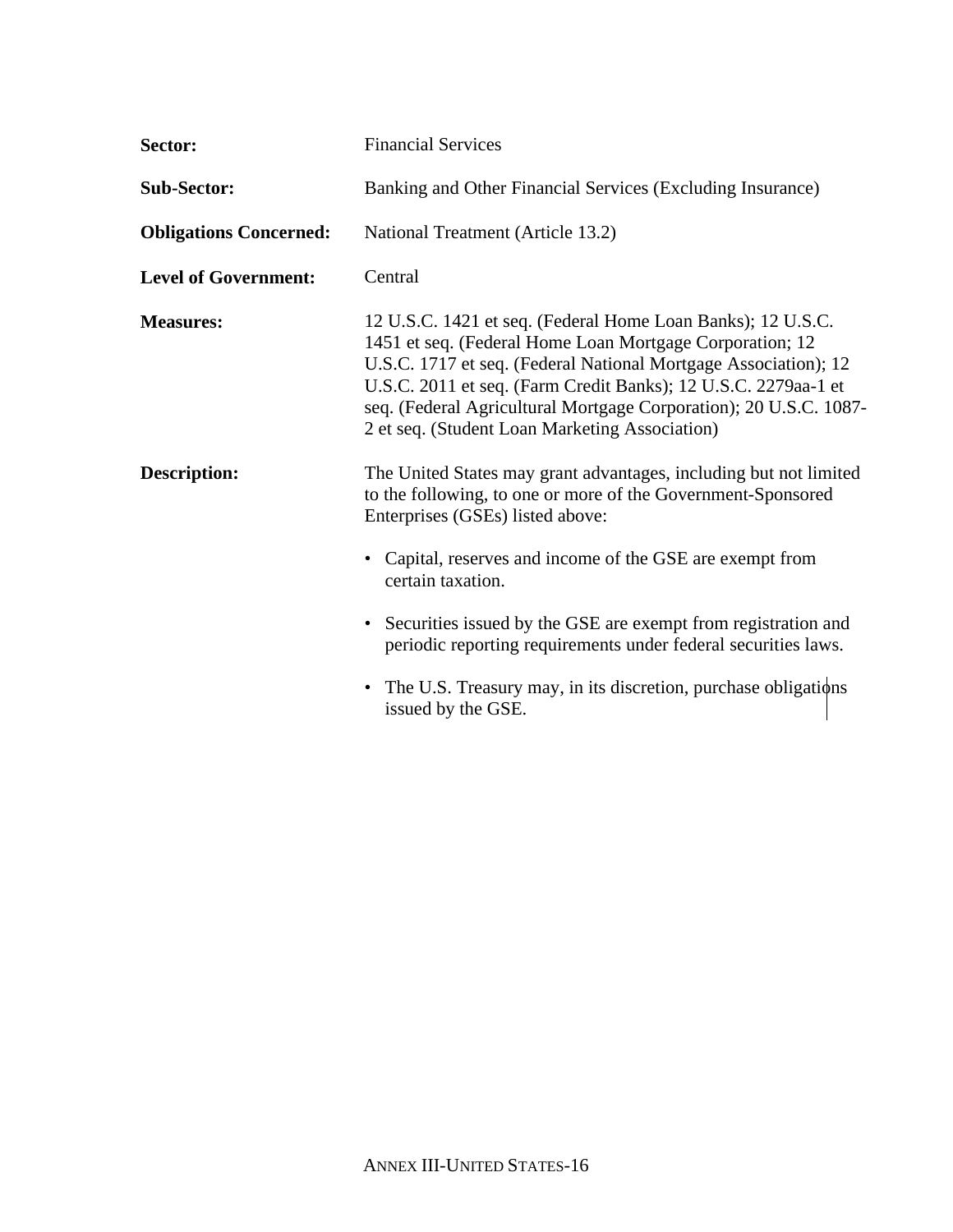| Sector:                       | <b>Financial Services</b>                                                                                                                                                                                |
|-------------------------------|----------------------------------------------------------------------------------------------------------------------------------------------------------------------------------------------------------|
| <b>Sub-Sector:</b>            | Banking and Other Financial Services (Excluding Insurance)                                                                                                                                               |
| <b>Obligations Concerned:</b> | National Treatment (Article 13.2)<br>Most-Favored-Nation Treatment (Article 13.3)<br>Market Access for Financial Institutions (Article 13.4)<br>Senior Management and Boards of Directors (Article 13.8) |
| <b>Level of Government:</b>   | Regional                                                                                                                                                                                                 |
| <b>Measures:</b>              | All existing non-conforming measures of all states, the District of<br>Columbia, and Puerto Rico                                                                                                         |
| Description:                  |                                                                                                                                                                                                          |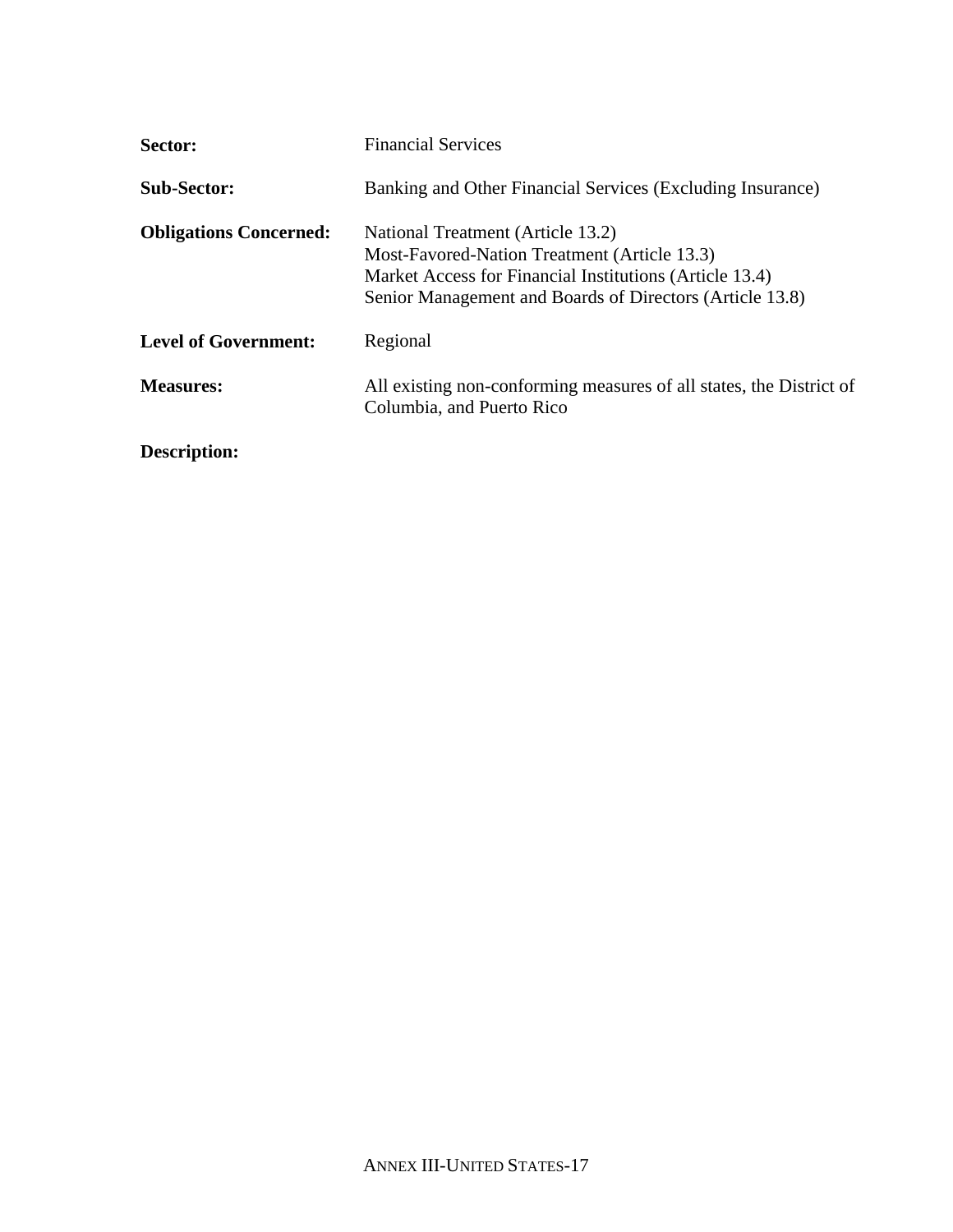| Sector:                       | <b>Financial Services</b>                                                                                           |
|-------------------------------|---------------------------------------------------------------------------------------------------------------------|
| <b>Sub-Sector:</b>            | Insurance                                                                                                           |
| <b>Obligations Concerned:</b> | National Treatment (Article 13.2)<br>Cross-Border Trade (Article 13.5)                                              |
| <b>Level of Government:</b>   | Central                                                                                                             |
| <b>Measures:</b>              | 31 U.S.C. § 9304                                                                                                    |
| <b>Description:</b>           | Branches of foreign insurance companies are not permitted to<br>provide surety bonds for U.S. Government contracts. |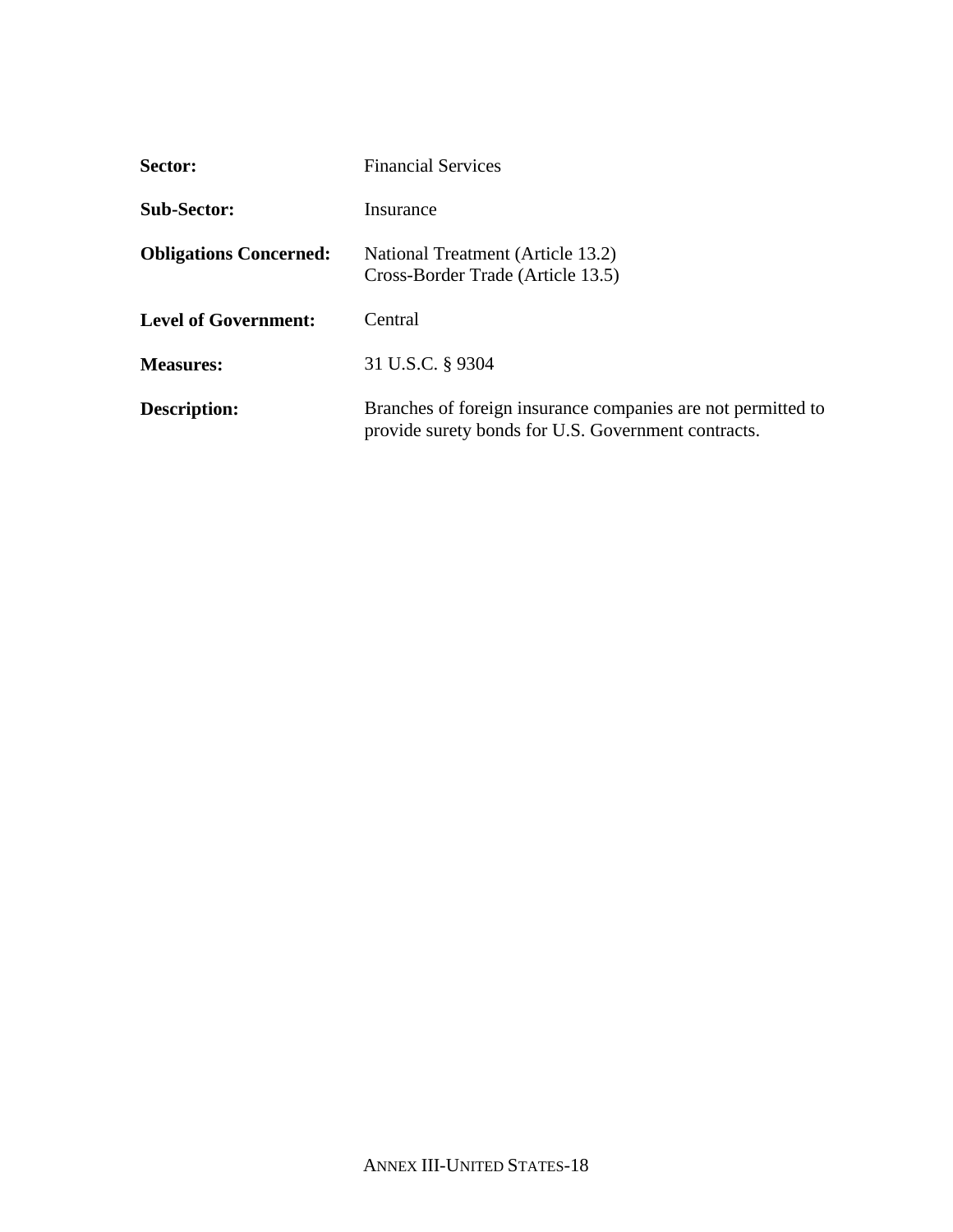| Sector:                       | <b>Financial Services</b>                                                                                                                                                                                                                                         |
|-------------------------------|-------------------------------------------------------------------------------------------------------------------------------------------------------------------------------------------------------------------------------------------------------------------|
| <b>Sub-Sector:</b>            | Insurance                                                                                                                                                                                                                                                         |
| <b>Obligations Concerned:</b> | National Treatment (Article 13.2)<br>Cross-Border Trade (Article 13.5)                                                                                                                                                                                            |
| <b>Level of Government:</b>   | Central                                                                                                                                                                                                                                                           |
| <b>Measures:</b>              | 46 C.F.R. § 249.9                                                                                                                                                                                                                                                 |
| Description:                  | When more than 50 per cent of the value of a maritime vessel<br>whose hull was built under federally guaranteed mortgage funds is<br>insured by a non-US insurer, the insured must demonstrate that the<br>risk was substantially first offered in the US market. |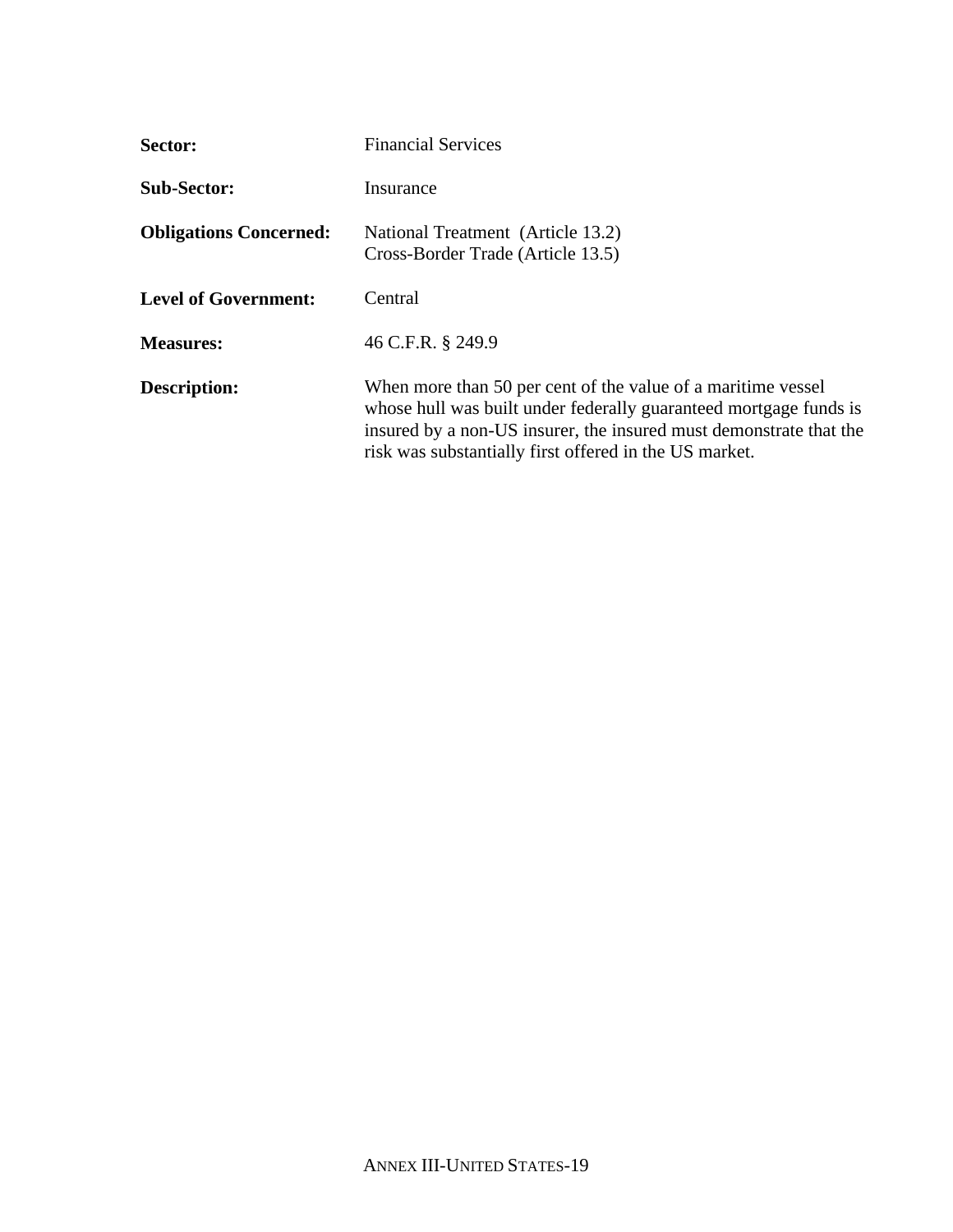| Sector:                       | <b>Financial Services</b>                                                                                                                                                          |
|-------------------------------|------------------------------------------------------------------------------------------------------------------------------------------------------------------------------------|
| <b>Sub-Sector:</b>            | Insurance                                                                                                                                                                          |
| <b>Obligations Concerned:</b> | National Treatment (Article 13.2)<br>Most-Favored-Nation Treatment (Article 13.3)<br>Cross-Border Trade (Article 13.5)<br>Senior Management and Boards of Directors (Article 13.8) |
| <b>Level of Government:</b>   | Regional                                                                                                                                                                           |
| <b>Measures:</b>              | All existing non-conforming measures of all states, the District of<br>Columbia, and Puerto Rico                                                                                   |
| Description:                  |                                                                                                                                                                                    |